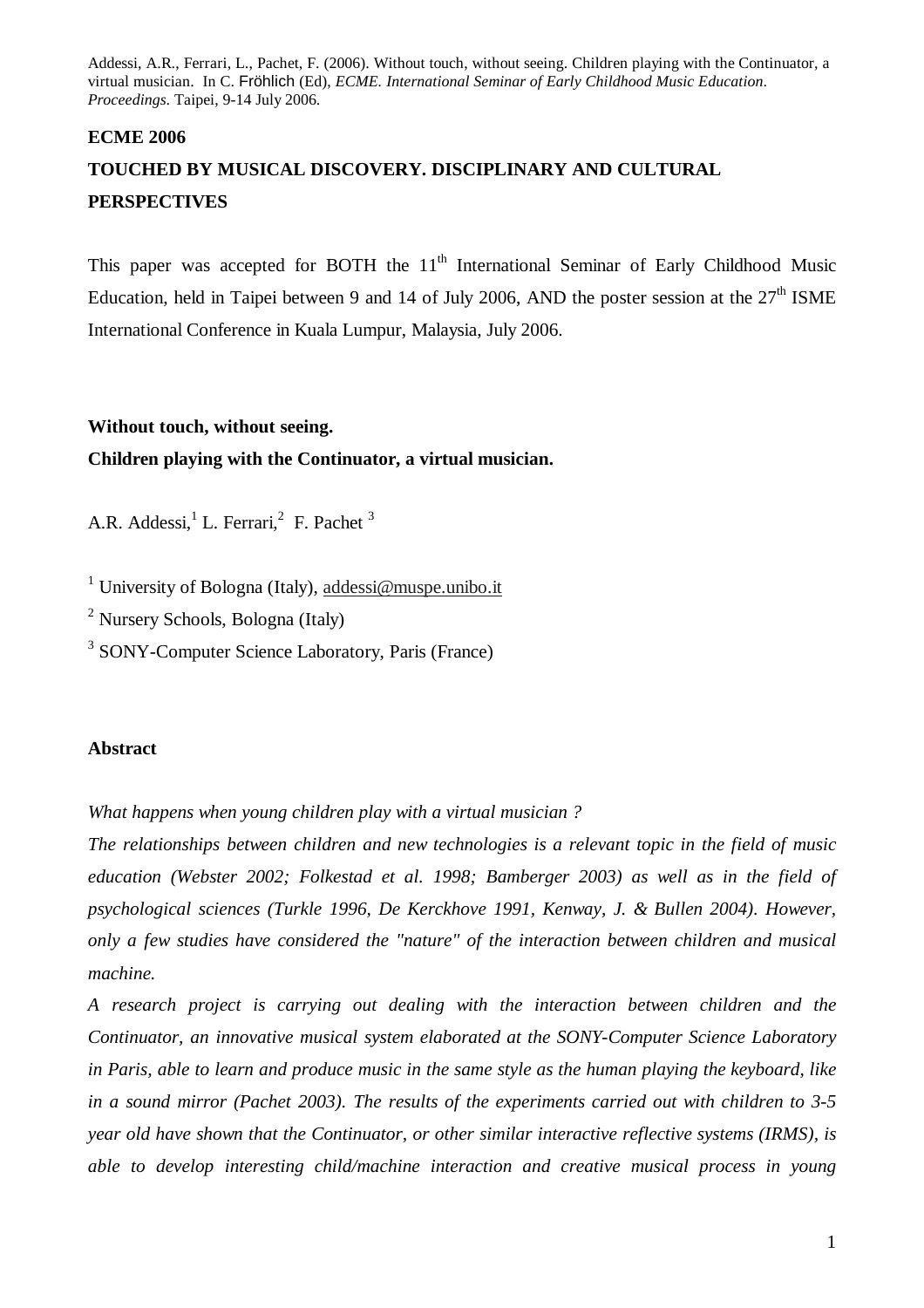*children, thanks above all to its capacities to replicate the musical style and evolve in organic fashion (Pachet & Addessi 2004; Addessi & Pachet 2005; Carlotti et. al. 2004).* 

*A new experiment was carried out to observe in what way this system can be used in classroom music education, with little group of children (kindergartner).* 

In this paper the classroom setting, the method and some results will be presented. We will then *draw some conclusions regarding the psychological, and pedagogical implications of our study. We will show and discuss some video excerpts (4 minutes).* 

Keywords: interaction child/computer, interactive reflective musical system, continuator, classroom music education, practice.

#### **Introduction**

What happens when young children play with a virtual musician ? That is the question on the base of this paper, realized inside of the DiaMuse project carried out at Bologna University in collaboration with SONY-Computer Science Laboratory in Paris. The project deals with the interaction between children and an innovative musical system, the Continuator, able to produce music in the same style as a human playing the keyboard. The Continuator is an application of the *interactive reflective musical systems* (IRMS), in which the user, whatever his skills, competence level, and musical goals, is confronted with some sort of developing mirror of himself. The system was originally designed in the context of developing new tools for improvised music, and was in part inspired by Ray Kurzweil' prophecy : "Human musicians [will] routinely jam with cybernetic musicians" (Pachet 2003). We decided to experiment this system with the children.

The relationships between children and new technologies is a relevant topic in the field of music education (Webster 2002; Folkestad et al. 1998; Bamberger 2000) as well as in the field of psychological sciences (Turkle 1996, De Kerckhove 1991; Kenway, J. & Bullen 2004). However, only a few studies have considered the "nature" of the interaction between children and musical machine.

A preliminary experience and an experimental protocol were carried out in Paris (France) and Bologna (Italy) with children to 3-5 year old (Pachet & Addessi 2004, Addessi & Pachet 2005, Carlotti et al. 2004). The results have shown that the Continuator, or other similar interactive reflective systems, is able to develop interesting child/machine interaction and creative musical process in young children, thanks above all to its capacities to replicate the musical style and evolve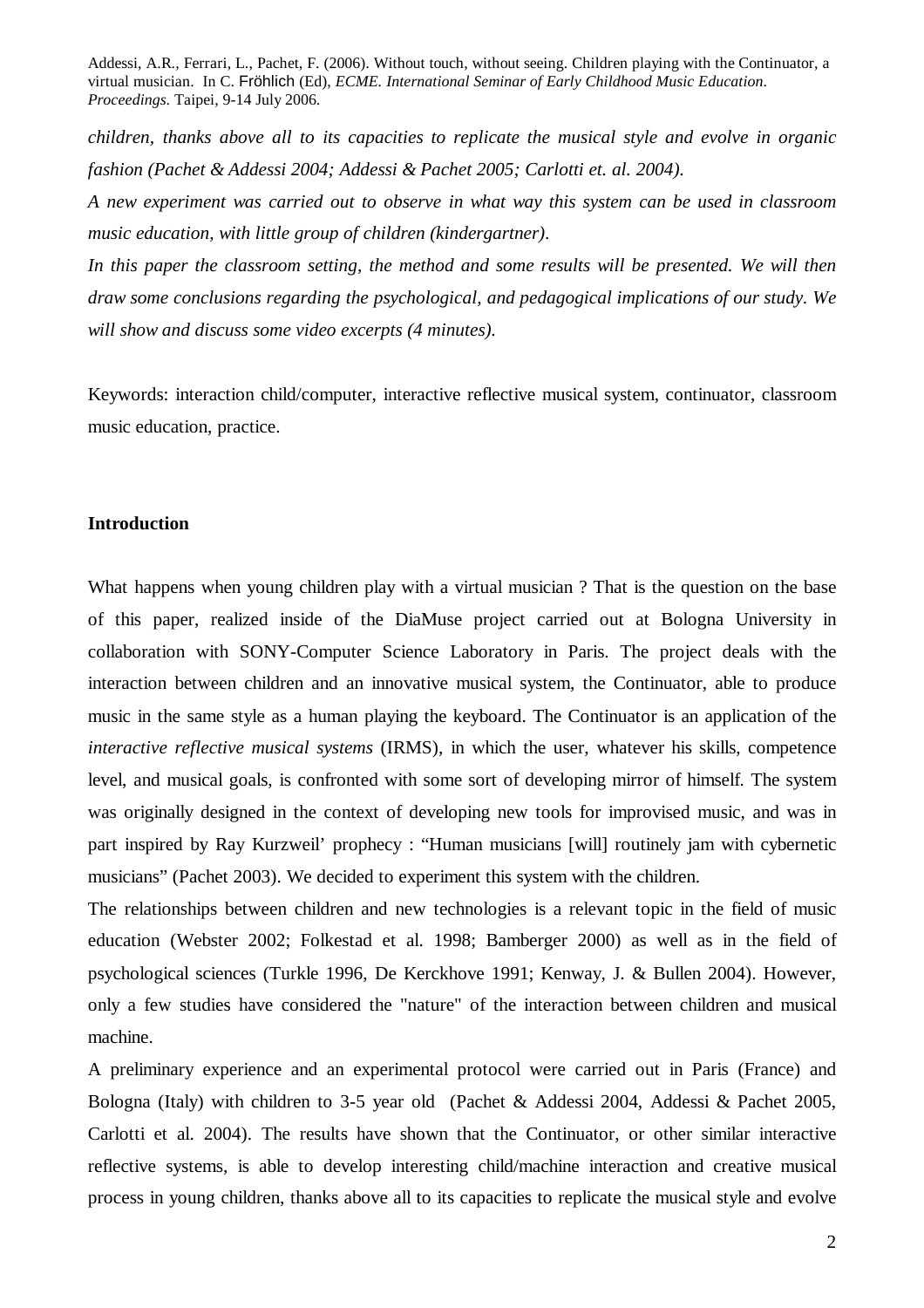in organic fashion. It was possible to observe a sort of life cycle of interaction, and some microprocesses similar to one observed in child/adult interaction (Stern 1985, Imberty 2005, Mazzoli 2003, Young 2004). During the interaction with the system, the children reached high levels of "well-being", of pleasure, and creativity, very similar to those described in the Theory of Flow by Csikszentmihalyi (1996).

In the light of these results, the project foresees the experimentation of new protocol for interaction and new variants to be applied to interactive reflective musical systems.

In this paper we introduce a practice experience realised with children of the same age, with the aim to experiment how the system can be used in basic music education with small groups of young children (kindergartner). The paper will present a description of the classroom setting, the method and some of the results observed so far. We will then draw some conclusions regarding the psychological, and pedagogical implications of our study.

#### **Method**

The practice experience was trialled in the Nursery School "A. Battaglia" of Bologna (Italy), with 18 children, 9 of 5 years (6 boys and 3 girls), and 9 of 4 years (4 boys and 5 girls). The project has been inserted inside of the plan already started in the school, concerning listening education, and has been carried out according to the method of the "background integrator", in this case the story of "Simone Acchiappasuoni", a little boy able to grasp the sounds.

#### *Procedure*

The activities have been carried out like a "workshop", modality already used in this school: small groups of children (homogenous for age) that exit from the own sections in order to make particular activity with a teacher. The workshops were carried out with small groups of 4/5 children, homogenous for age. Every group realised 4 lessons of approximately 30 minute everyone. The activity has been carried out in a equipped room: a keyboard has been placed on a small table in front to a large mirror hung to the wall; on a contiguous table the computer was placed; a large carpet and some shelves delimited the space of game and movement. All the activity has been audio and video recorded.

*Synthesis of the activities*: - *Exploration*. The first step: children in small groups explored the keyboard in spontaneous way (they were invited by a fantastic personage –Simone Acchiappasuoni-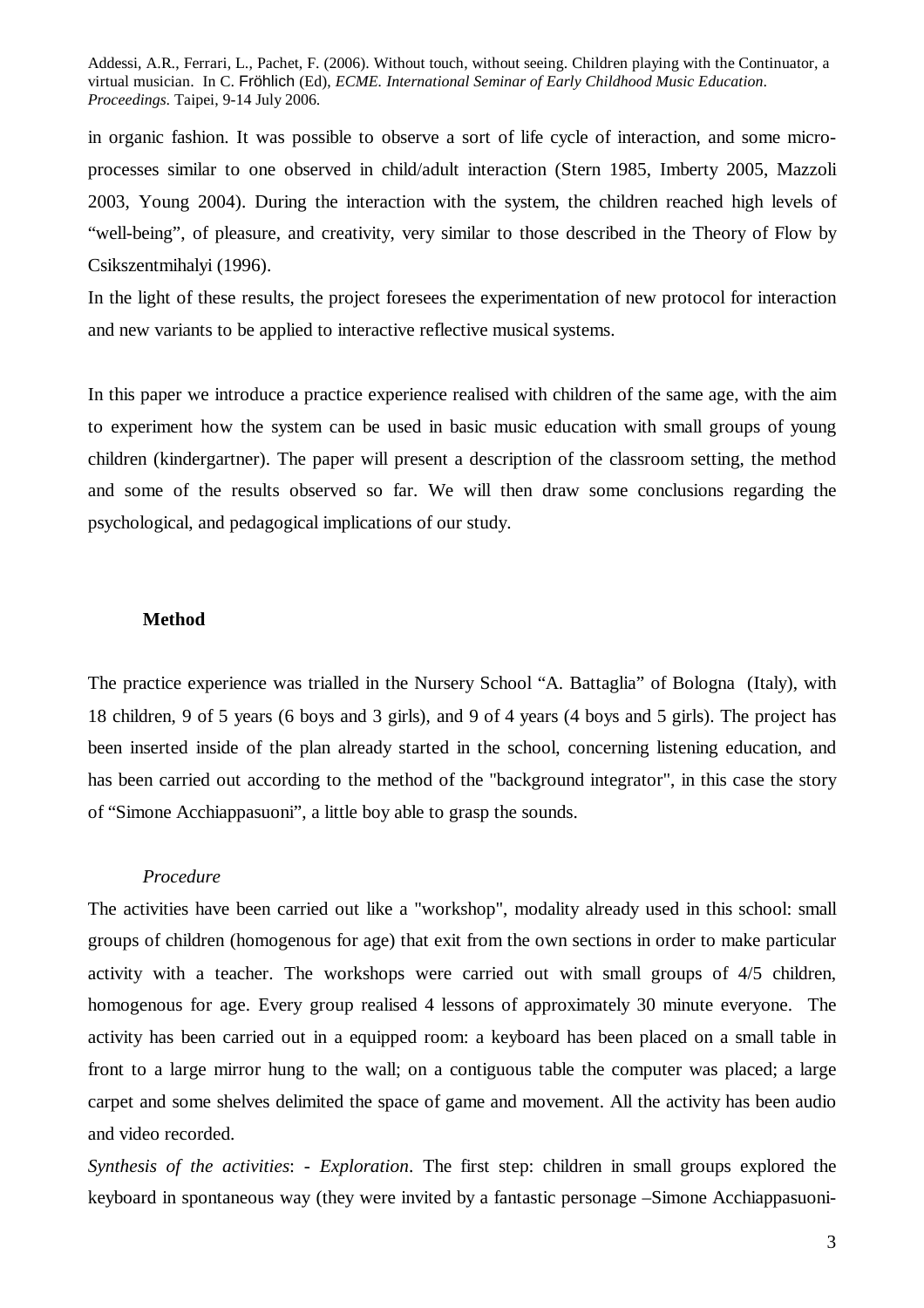to follow and search the musical traces produced by the Continuator); - *Games with the teacher.* The teacher proposed some games with the Continuator and other instruments: narration of story where the children and the Continuator provide a musical description-, to dance, to play other instruments (drums, woodblocks, etc). – *Free Game*: during these moments the children could spontaneously play the keyboard with the Continuator, alone, in pair or in group.

#### *Equipment*

We used the Continuator, a Roland ED PC-180A keyboard as the interface, a Roland expander, a pair of amplified loudspeakers, computer, video camera, digital camera.

The basic playing mode of the Continuator was the same particular kind of *turn-taking* as used in the previously experiments (Addessi & Pachet 2005):

- 1. The Continuator plays only when the child stops: programmed time limit typically about 400 milliseconds
- 2. The system's answers are the same length as input.
- 3. The user has the priority: if the user decides to play a phrase while the Continuator is still playing, then the system will stop and return to the listening mode.

A modified version of the Continuator was prepared purposely for this experience. The modifications have regarded the interface, that was easier, and the design, as we used 2 playing modes:

- The Continuator: the basic question/answer mode with the Continuator, where the answers are *similar* but *different* from the input.
- The Continuator/linear: the Continuator produces linear streams of notes.

### **Results**

1. Some of the phenomenon that we observed in this experience are similar to ones observed in the previous experiments: during the interaction with the Continuator, the children show surprise, excitement, clear-cut feedback, intrinsic motivation, pleasure and involvement. In particular we observed the following phenomena:

• *The children learned the rules of the system*: It replies by playing alone, it replies when you stop playing (turn-taking), repeats what you play, repeats with variations, is capable of establishing a dialogue made up of repetition/variation, it does not always respect the rules, you can teach the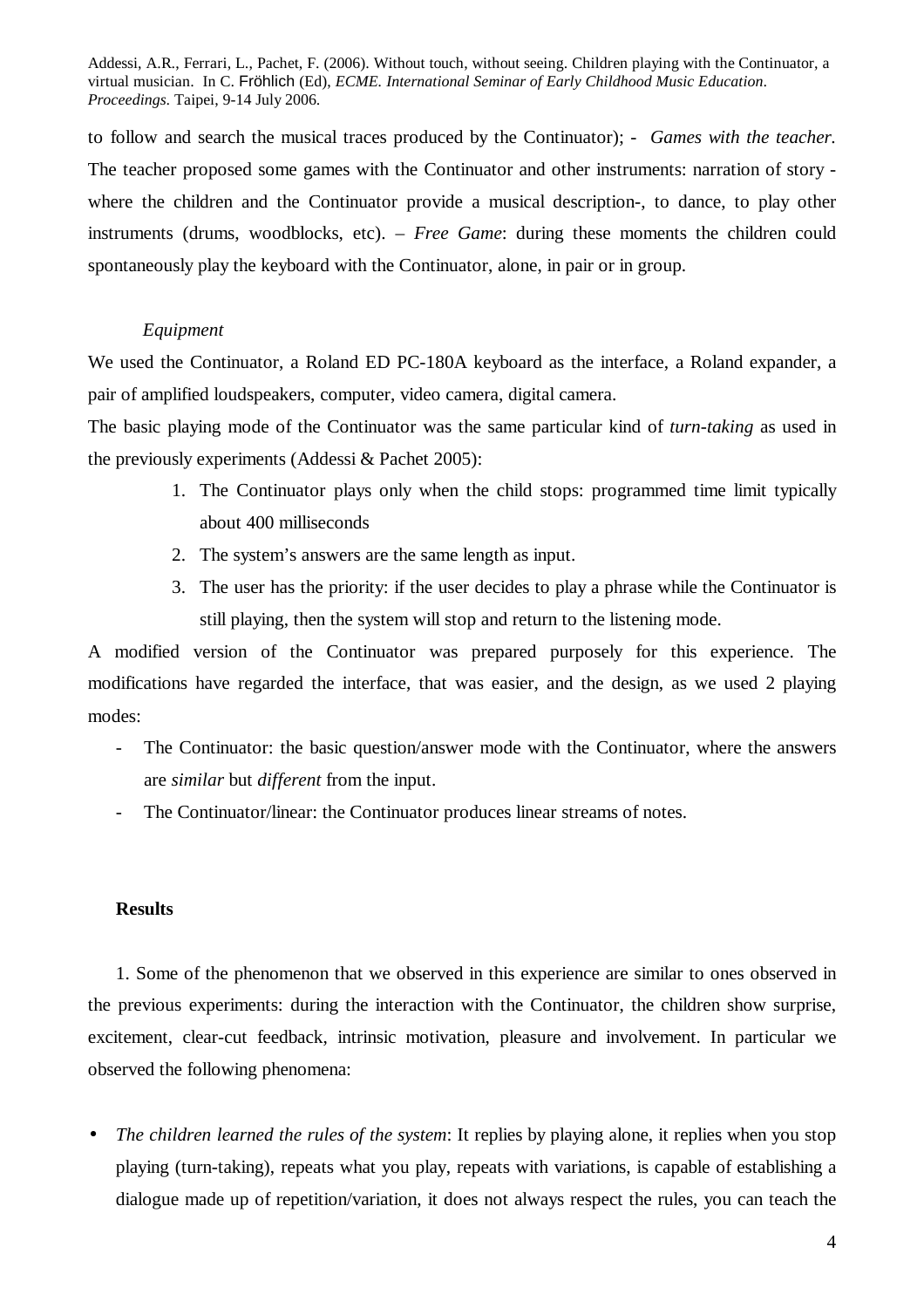system, and the rules of the system can be taught to others. The children dialogue with the Continuator learning these implicit rules and to respect the turn-taking (see Fig.1).



Figure 1: The turn-taking: The children lift up their hands when they pass the turn to the Continuator.

- *Ways of playing, exploring the instrument:* The children explored the keyboard and means of making sound in a myriad of different ways: with their elbows, head, bottom, or forearm, with their hands in their sleeves, chopping, with just one finger, several fingers, the palm of the hand, facing backwards, rubbing, alternating the hands/fingers.
- *Listening*: The listening was very careful, both to the replies given by the system and to their own work. We observed symbolic, autotelic, analytical, and motor listening (see Fig.2).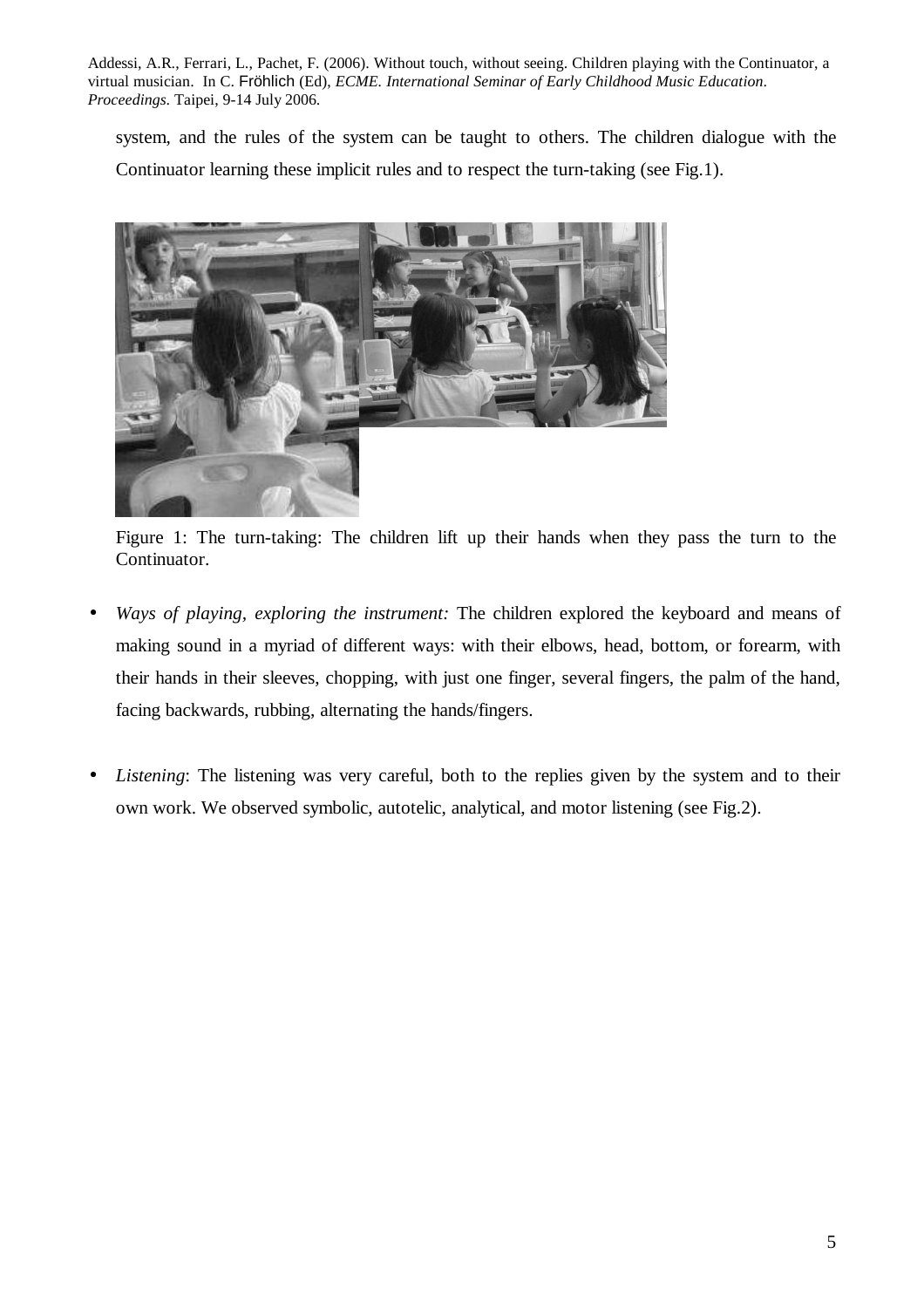

**2a. 2b.**  Figure 2: a. An example of both analytical listening and joint attention; b. Children listen to the Continuator and dance during the free game.

• *Focused attention:* Analytical behaviour associates to the high levels of concentration, or like episodes alternated at relaxation moments (see Fig.3).



Figure 3: Focused attention. Two children observe with interest the keyboard, focus the attention on particular aspects (to play a single key, with a single finger or alternating two fingers), then listen.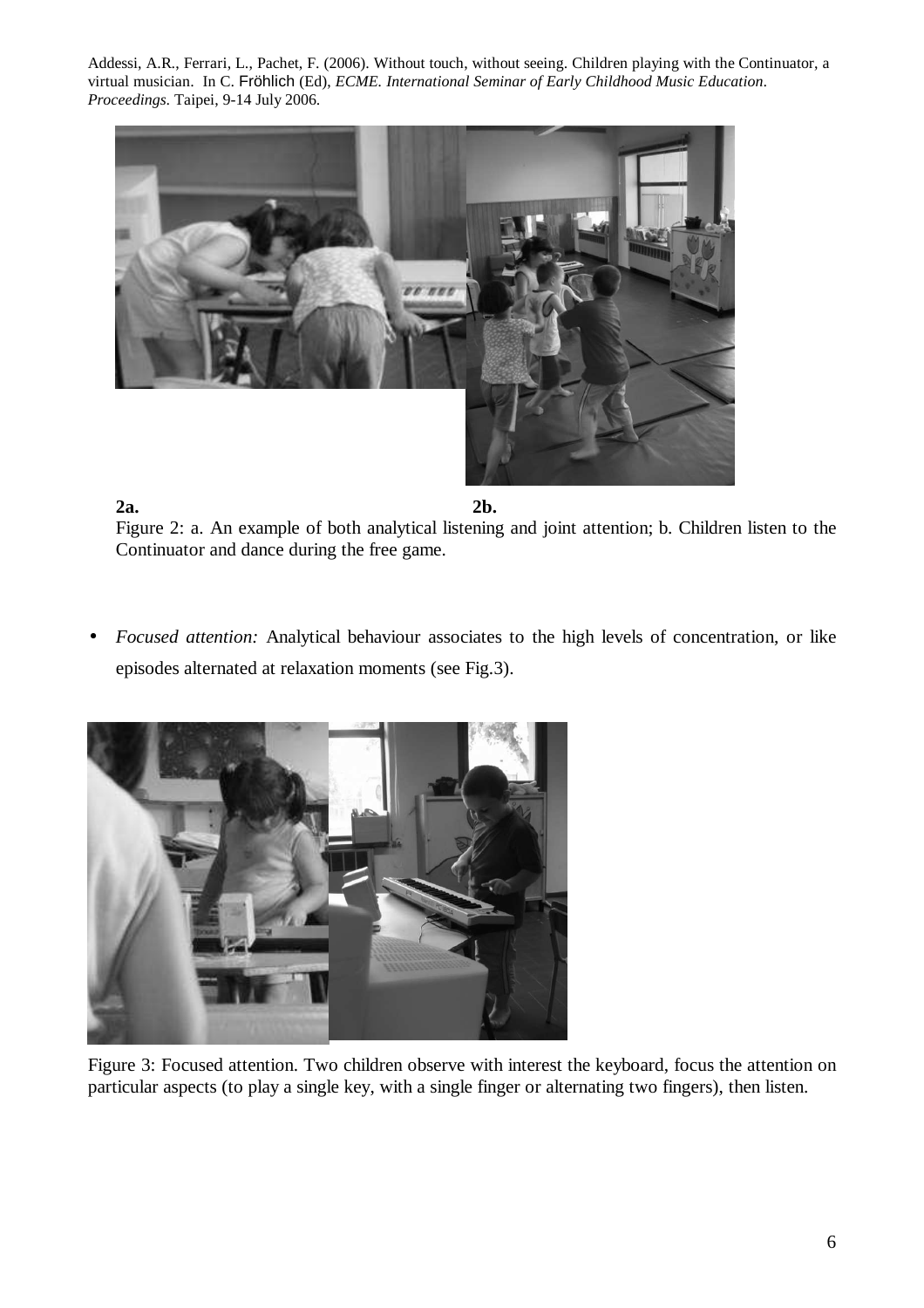*Joint attention*. A typical situation encountered was the phenomenon of "joint attention" (see Fig. 2a and 4).



**4a 4b** 

Figure 4: Joint attention. a. Two girls explore the keyboard together ; b. One of the children would force the other to stop playing in order to listen to the system. We called this situation "Aspetta" (the Italian word for "wait")

# *2. Games with the teacher*

When the teacher proposed the games, in particular we have observed:

• *Stories in Music*. The children dramatise and use the Continuator to put in music the story narrated by the teacher. They have learned that the answers of the system are similar to what they play, and they "ask" the system to play determined sounds in order to create a soundtrack to the stories (see Fig. 5).

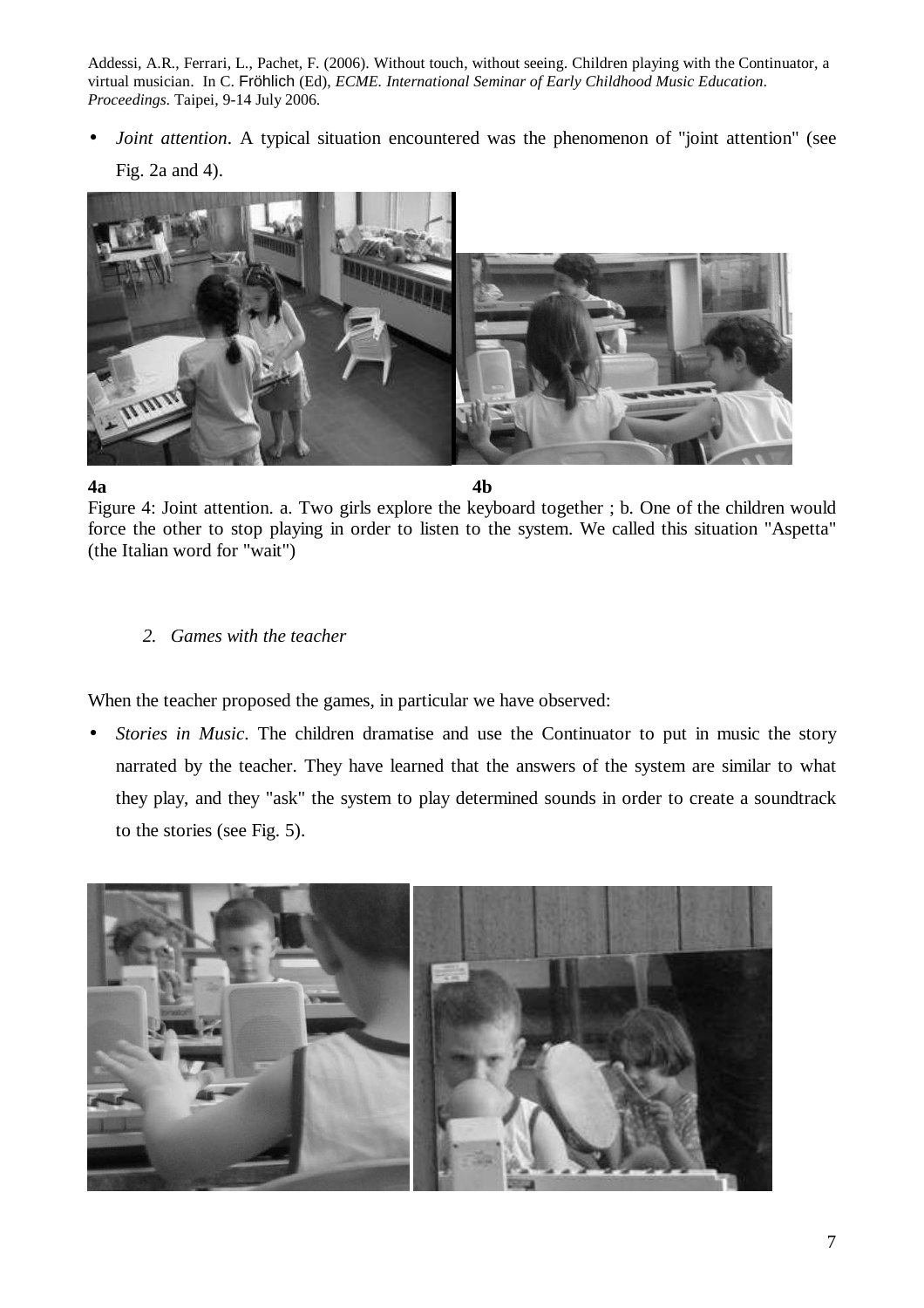#### **5a 5b**

Figure 5: Stories in the mirrors. A child pretends to be the Wolf : a. he plays a cluster strongly and slowly ; b. then he stops and listens to the mirroring answer by the Continuator, watching own image in the mirror imitating the ferocious expression of the Wolf.

*3. Free game* 

The moments of free game were particularly interesting. The children approached the keyboard spontaneously, alone, in pair or in groups, listening in careful and analytical way when they played alone, and arranging a collaborative playing when they played in pair or in group (see Fig. 6).

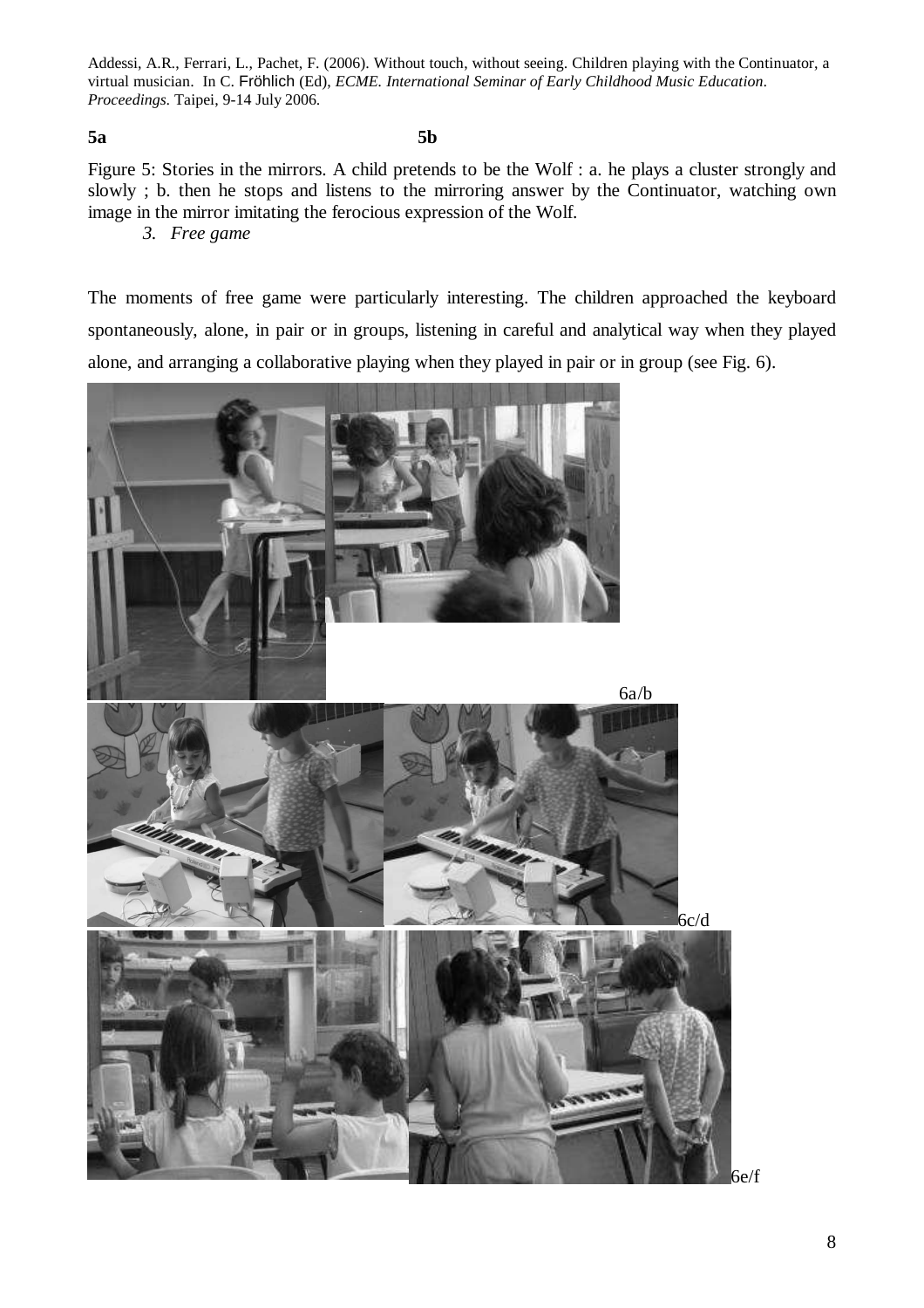Figure 6: Free games. 6a/b The children improvise some dances on the notes played by the Continuator; 6c/d. Collaborative playing: A girl organizes a jam session with the Continuator and her friend, and she plays alternatively the keyboard and the drum; 6e/f. Interaction peer to peer: the children are interested not only to the Continuator but also to the interaction between the friends and the Continuator.

In conclusion, in this experience the Continuator has represented for the children a sort of a virtual companion: he plays, answers, stops, and listens too! (see Fig. 7).



Fig. 7: The virtual musician: 7a. A little girl dances while listens to the Continuator; 7b. she stops and watches the monitor of the computer as the Continuator does not replies; 7c. when finally the Continuator starts again, she informs the teacher that "He works!", putting the hand closed to the mouth with a typical gesture in order to prevent to the Continuator from listen to her.

#### **Conclusion**

This practice experience show that the Continuator could represent a *versatile device* to enhance the musical invention and exploration in classroom setting. The children reached high levels of *wellbeing* and pleasure very similar to those described in the Theory of Flow by Csikszentmihalyi (1996), and in the musical field by Custodero (2005). They learned to musically converse with the system, developing *autonomy* and learning to manage some kinds of *collaborative playing* (Burnard 2002, Miell, D. & Littleton, 2004).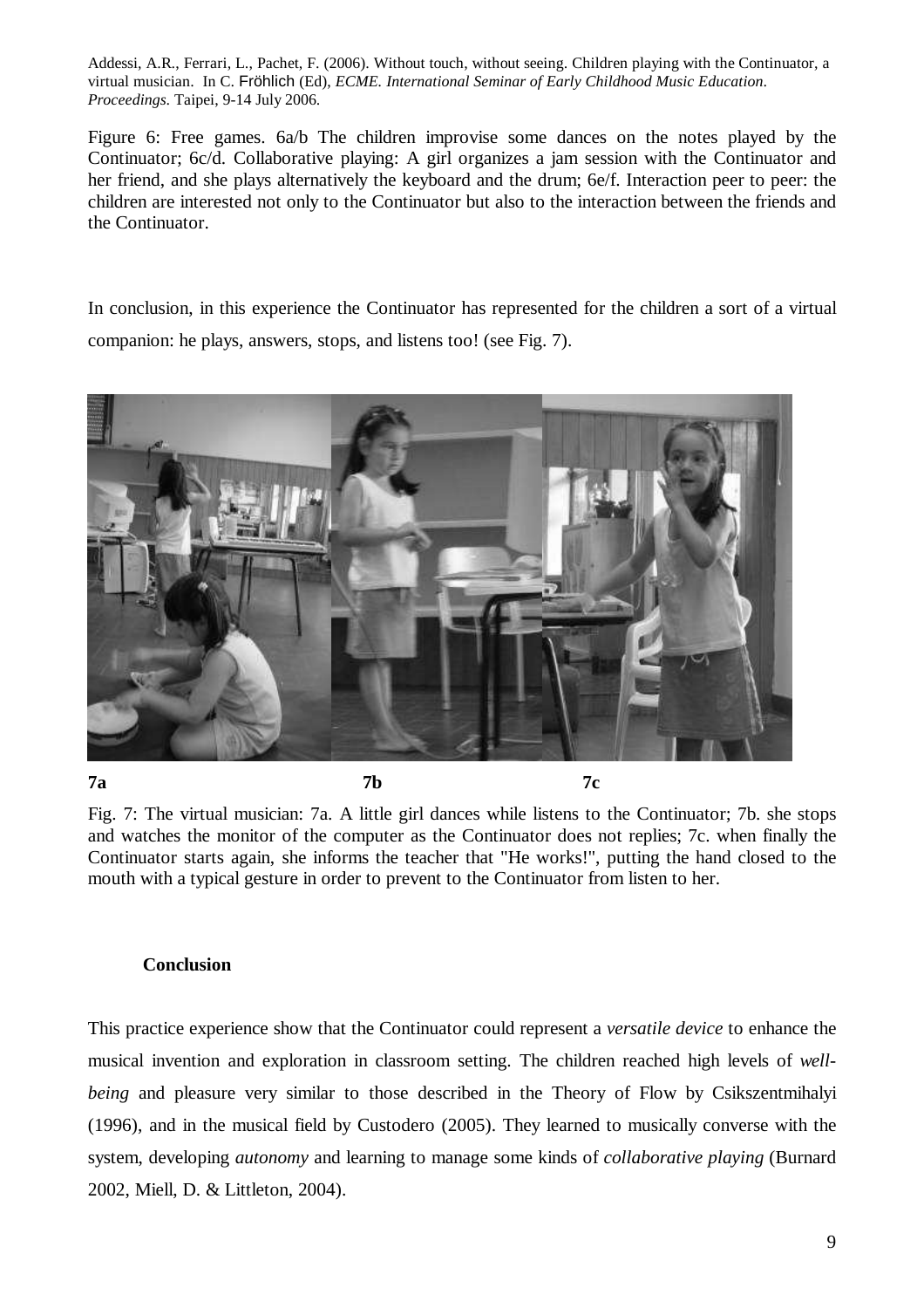We observed that the *role of the teacher* using these kind of system in classroom music education, would be to predispose the equipments and the context so that the children can explore and use the system in independent way, alone, in pair or group; to organize games with the system and other musical instruments. We refer here to the Vygotskian concepts of *modeling* and *scaffolding*  (Vygotsky 1978).

Finally, the *virtual musician*: one of the most attractive quality of this system is to (inter)act like an human, or a living being at least, able to learn and react. The ability of the system to produce music similar but different from the musical input played by the children, is one of the abilities more similar to the human behaviours as observed in infant/adult communication (Stern 1985, Trevarthen 2000, Imberty 2005). However the children cannot touch and nor see him, and the system cannot judge them. These factors gave rise to some particularly careful and prolonged bouts of *listening*, encouraging the children to *think in sound*, and developing a genuine *desire of music*, curiosity and long *attention span*. These data, together with the other phenomenon observed, could be interpreted as signs of *intrinsic motivation.* From a pedagogic point of view this aspect is of utmost importance since it stimulates learning and creativity, as well as encouraging an interest in musical instruments, which normally offer very little attraction to such young children (Delalande 1993, O'Neill & McPherson 2002, McPherson 2005).

This practice experience want to be an example of using the Continuator with young children in classroom setting. We believe this kind of experiences to be a fundamental contribution to the research project and to the psychological experiments carried out until now. Furthermore, from a technological point of view, they allow to assess new variants of the interactive reflective systems for music education, and that is one of the aim of our research approach based on a spiral collaboration between psychological experiments and system design. We believe this approach to be very productive and one that should be pursued.

We are planning news systematic experiments to assess and verify the educational values of the IRMS, both in basic music education and in improvisation teaching. A comparative project is being planned that involves other European countries.

#### **References**

Addessi, A.R., and Pachet, F. (2005). Experiment with a musical machine: Style replication in 3/5 year old children. *British Journal of Music Education*, 22 (1), 21-46.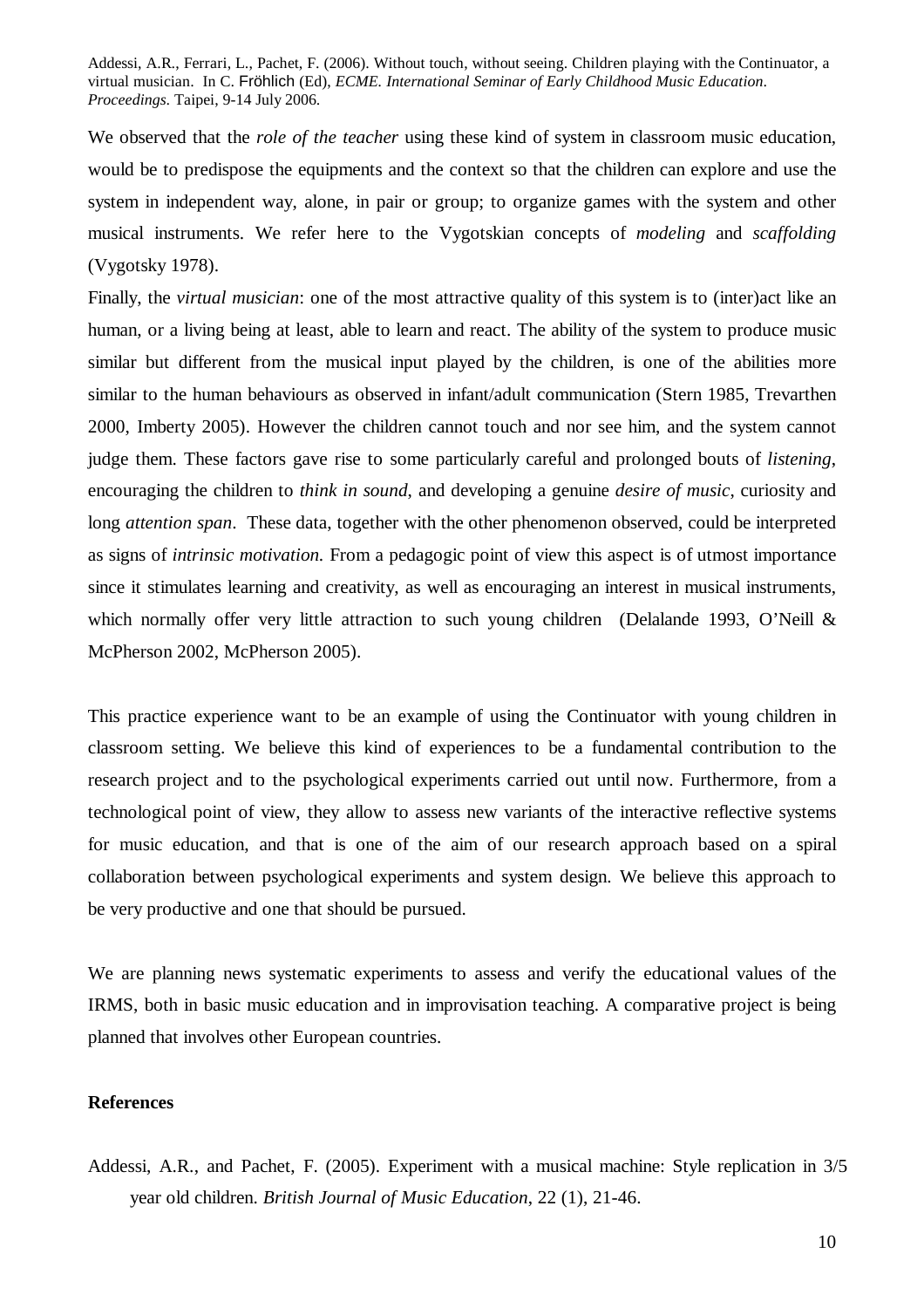- Addessi, A.R., and Pachet, F. (2006). Young children confronting the Continuator, an interactive reflective musical system. *Musicae Scientiae. Special Issue* "Interdisciplinary Musicology"(in print).
- Bamberger, J. (2003). The development of intuitive musical understanding: a natural experiment, *Psychology of music*, 31(1), 7-36.
- Burnard, P. (2002). Investigating children's meaning-making and the emergence of musical interaction in group improvisation. *British Journal of Music Education*, 19(2), 157-172.
- Carlotti, S., Ferrari, L., Addessi A.R., Pachet, F. (2004). Suonare con il Continuator è un'"esperienza ottimale"?. In M. Biasutti (Ed). *Conference Psychology and Music Education. Proceedings*, Padova: CLUEP(on CdRom).
- Csikszentmihalyi, M. (1996). *Creativity*. New York: Harper Collins.
- Custodero, L. A. (2005). Observable indicators of Flow experience: A developmental perspective on musical engagement in young children from infancy to school age. *Music Education Research*, 7.
- Delalande, F. (1993). *Le condotte musicali*. CLUEB: Bologna.
- De Kerckhove, D. (1991). *Brainframes. Technology, Mind and Business*. Bosch and Keuning.
- Folkestad, G., Hargreaves D.J. & Lindström B. (1998). Compositional strategies in computer-based music-making, *British Journal of Music Education*, 15(1), 83-97.
- Imberty M. (2005). *La musique creuse le temps*. *De Wagner à Boulez : Musique, psychologie, psycanalyse*. Paris: L'Harmattan.
- Kenny, B. J. & Gellerich M. (2002). Improvisation. In G. McPherson & R. Parncutt (Eds), *The Science and Psychology of Music Performance. Creative Strategies for Teaching and Learning* (pp.117-134). Oxford: Oxford University Press.
- Kenway, J. & Bullen, E. (2004). *Consuming children. Education, entertainment, advertising*. Open University Press.

Mazzoli F. (2003) 'I suoni abitati'. In F. Mazzoli, A. Sedioli & B. Zoccatelli, *I giochi musicali dei* 

*piccoli,* pp. 7-17. Bergamo: Edizioni Junior.

- McPherson, G. (2005). From child to musician: skill development during the beginning stages of learning an instrument, *Psychology of Music*, 33(1), 5-35.
- Miell, D. & Littleton, K. (2004). *Collaborative creativity*. London: Free Association Books.
- O'Neill S. & McPherson G. (2002). Motivation. In G. McPherson & R. Parncutt (Eds), *The Science and psychology of music performance*, (pp. 31-46). Oxford: Oxford University Press.
- Pachet, F. (2003). Musical interaction with style. *Journal of New Music Research*, 32(3), 333-341.